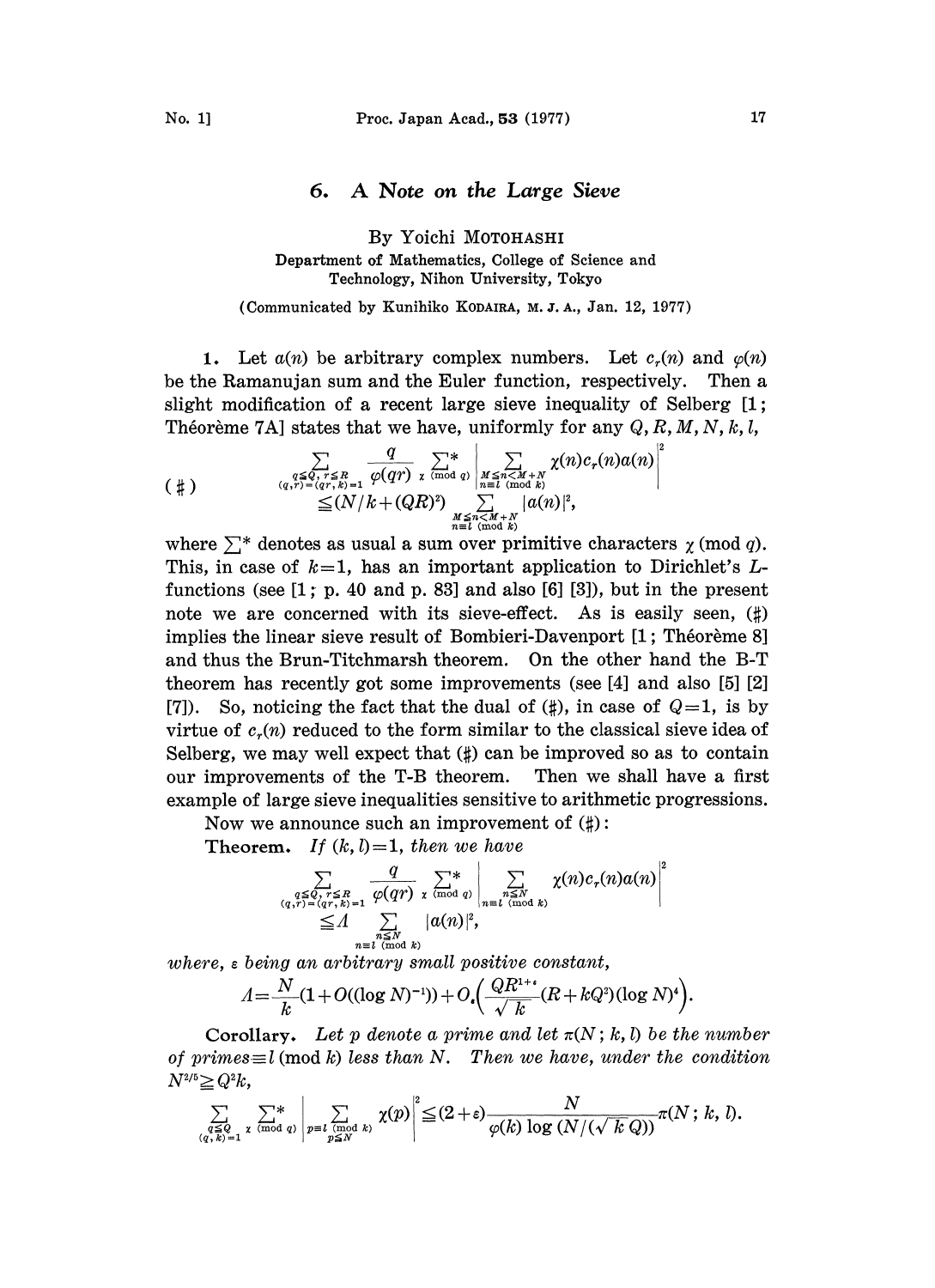18 Y. MOTOHASHI [Vol. 53,

Further improvements of  $(\sharp)$ , which implies the result of [2] as a special case, can be obtained by using Burgess' estimate of character sums. The detailed account will be published elsewhere.

2. Here we indicate very briefly the outline of the proof of our theorem. First we note that it is sufficient to prove the dual inequality:

$$
B(N) = \sum_{\substack{n \leq N \\ n \equiv l \pmod{k} \\ \text{mod } q}} \left| \sum_{\substack{q \leq Q, r \leq R \\ (q, r) = (qr, k) = 1}} \left( \frac{q}{\varphi(qr)} \right)^{1/2} \sum_{\chi \pmod{q}} \chi(n) c_r(n) b(\chi, r) \right|^2
$$
  

$$
\leq A \sum_{\substack{q \leq Q, r \leq R \\ (q, r) = (qr, k) = 1}} \sum_{\chi \pmod{q}} \frac{|b(\chi, r)|^2}{\varphi(qr)^2},
$$

where  $b(\chi, r)$  are arbitrary complex numbers. And then it is better to consider, instead, the first Riesz mean  $B_1(N)$  of  $B(N)$ , since  $B_1(N)$  admits the analytic expression:

$$
B_1(N)\!=\!\frac{1}{2\pi i \varphi(k)}\, \sum_{\xi\pmod k} \bar\xi(l)\int_{(2)}\varPhi(s,\,\xi)\frac{N^s}{s^2}ds,
$$

where  $\Phi(s,\xi)$  with a Dirichlet character  $\xi$  is given explicitly in Lemma 1 below. Then we appeal to the following lemmas and by the smoothening device we reach the above dual result.

**Lemma 1.** Let  $\mu(u)$  be the Möbius function and let

$$
\lambda(\chi, d) = d \sum_{\substack{u \leq R/d \\ (u, qk) = 1}} \mu(u) (\varphi(du))^{-1/2} b(\chi, du),
$$

where  $\chi$  (mod q). Further let

$$
G_s(\chi, d) = \bar{\chi}(d) d^s \prod_{p|d} (1 - \chi(p) p^{-s})
$$

and put

$$
H(s \, ; \, \chi_1, \chi_2 \, ; \, \xi) = \sum_{d \leq R} d^{-2s} G_s(\chi_1 \bar{\chi}_2 \xi, d) \chi_1 \bar{\chi}_2 \xi(d^2) \times \left( \sum_{u \leq R/d} u^{-s} \lambda(\chi_1, du) \chi_1 \bar{\chi}_2 \xi(u) \right) \left( \sum_{v \leq R/d} v^{-s} \overline{\lambda(\chi_2, dv)} \chi_1 \bar{\chi}_2 \xi(v) \right).
$$

Then we have

$$
\Phi(s,\xi) = \sum_{\substack{q_1, q_2 \leq Q \\ (q_1, q_2, \kappa) = 1}} \left( \frac{q_1 q_2}{\varphi(q_1)\varphi(q_2)} \right)^{1/2} \sum_{\substack{\chi_1 \pmod{q_1} \\ \chi_2 \pmod{q_2}}}^{\chi_1} \sum_{\substack{\chi_1 \gtrsim Q \\ \chi_2 \pmod{q_2}}}^{\chi_2} L(s, \chi_1 \bar{\chi}_2 \xi) H(s; \chi_1, \chi_2; \xi),
$$

where  $L(s, \chi)$  is Dirichlet's L-function.

Lemma 2.  $\Phi(s, \xi)$  is entire, except for  $\xi = \xi_0$  principal. And the residue at  $s=1$  of  $\Phi(s, \xi_0)$  is

$$
\frac{\varphi(k)}{k}\sum_{\substack{q\leq Q,\ r\leq R\\(r,q)=(rq,k)=1}}\sum_{z\pmod{q}}^{\infty}|b(\chi,r)|^2.
$$

Lemma 3. We have

$$
\sum_{\substack{q \leq Q \\ (q, k)=1}} \sum_{\substack{z \pmod{q} \\ \leq (N+kQ^2) \\ k \leq n \leq M+N}} \sum_{\substack{m \leq n \leq N+1 \\ k \leq n \leq M+N}} \chi \xi(n) a(n) \Big|^{2}.
$$